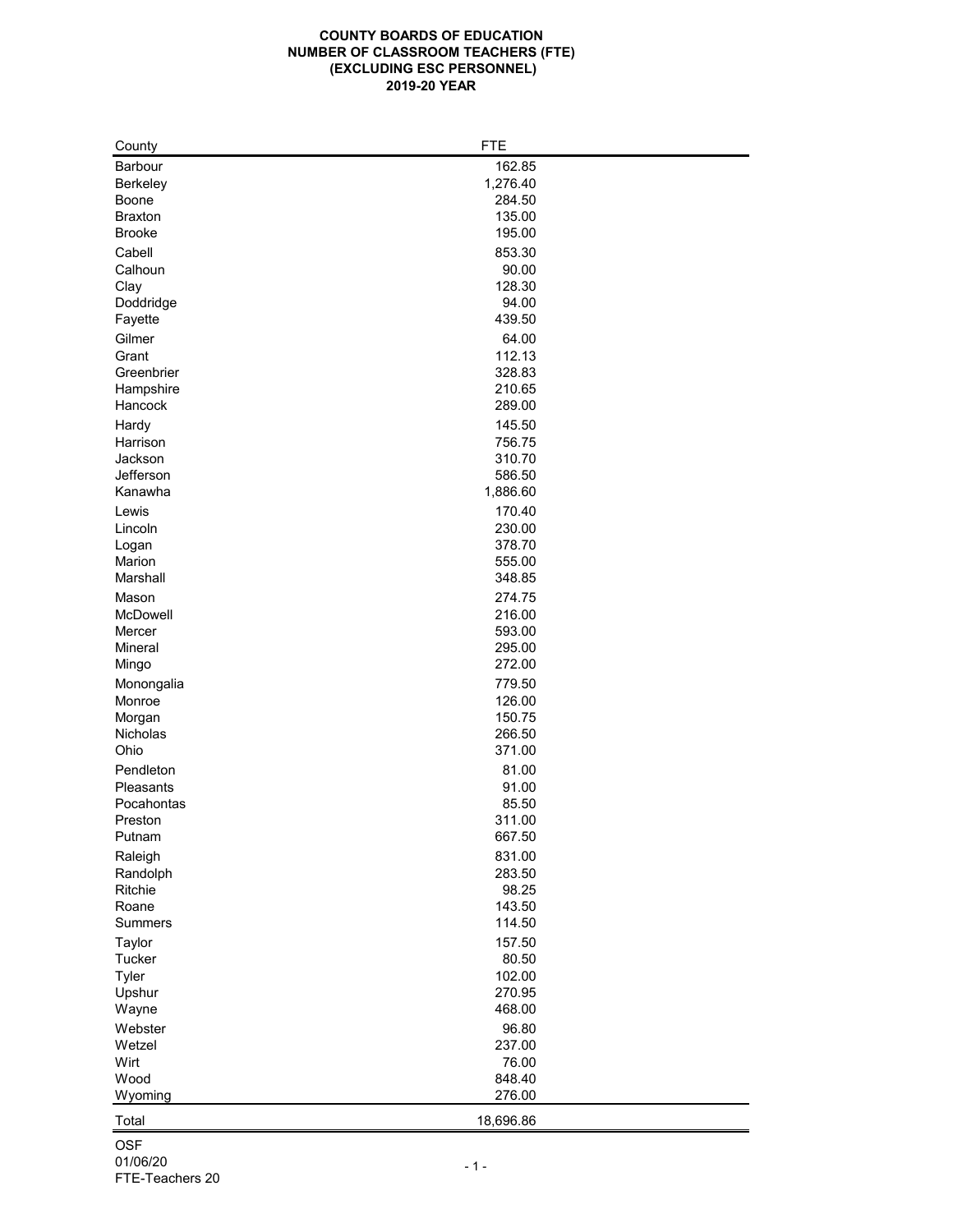# **COUNTY BOARDS OF EDUCATION AVERAGE CONTRACTED SALARIES - CLASSROOM TEACHERS (EXCLUDES ESC PERSONNEL) 2019-20 YEAR**

|                         | <b>Head Teacher</b>               |             | Teacher, Pre-Kindergarten |                        | Teacher, Kindergarten |                |                        |
|-------------------------|-----------------------------------|-------------|---------------------------|------------------------|-----------------------|----------------|------------------------|
| County                  | <b>FTE</b>                        | Avg. Salary | <b>FTE</b>                | Avg. Salary            | <b>FTE</b>            |                | Avg. Salary            |
| <b>Barbour</b>          | $\boldsymbol{\mathsf{S}}$<br>0.85 | 50,540.14   | 6.500                     | 50,588.69<br>\$        | 8.00                  | $\mathfrak{P}$ | 46,418.50              |
| <b>Berkeley</b>         |                                   |             | 20.000                    | 50,464.30              | 65.00                 |                | 50,808.78              |
| <b>Boone</b>            |                                   |             | 12.000                    | 50,728.67              | 11.00                 |                | 48,622.27              |
| <b>Braxton</b>          |                                   |             | 10.000                    | 51,488.08              | 5.00                  |                | 53,460.00              |
| <b>Brooke</b>           |                                   |             | 6.000                     | 48,999.50              | 8.00                  |                | 51,940.63              |
| Cabell                  |                                   |             | 26.000                    | 51,141.54              | 48.00                 |                | 50,373.08              |
| Calhoun                 |                                   |             | 2.000                     | 47,767.00              | 4.00                  |                | 46,662.25              |
| Clay                    |                                   |             | 4.000                     | 52,030.75              | 5.00                  |                | 48,894.80              |
| Doddridge               |                                   |             | 4.000                     | 56,213.00              | 3.00                  |                | 54,338.33              |
| Fayette                 |                                   |             | 10.000                    | 51,607.10              | 21.00                 |                | 49,980.57              |
| Gilmer                  |                                   |             | 3.000                     | 45,447.00              | 2.00                  |                | 57,857.50              |
| Grant                   |                                   |             | 1.000                     | 44,254.12              | 5.00                  |                | 52,578.00              |
| Greenbrier              |                                   |             | 19.000                    | 46,934.17              | 15.00                 |                | 50,957.93              |
| Hampshire               |                                   |             | 8.000                     | 51,527.63              | 9.00                  |                | 51,836.56              |
| Hancock                 |                                   |             | 11.000                    | 51,046.18              | 14.00                 |                | 52,947.00              |
| Hardy                   | 0.50                              | 48,166.94   | 6.000                     | 48,754.50              | 8.00                  |                | 53,534.88              |
| Harrison                |                                   |             | 23.500                    | 51,186.01              | 37.50                 |                | 50,310.32              |
| Jackson<br>Jefferson    |                                   |             | 11.000<br>2.000           | 54,191.27<br>45,317.50 | 16.00<br>22.50        |                | 53,385.44<br>50,329.50 |
| Kanawha                 |                                   |             | 20.000                    | 56,569.81              | 100.00                |                | 51,010.93              |
|                         |                                   |             |                           |                        |                       |                |                        |
| Lewis<br>Lincoln        |                                   |             | 8.000<br>11.000           | 49,821.13<br>51,481.45 | 10.00<br>13.00        |                | 50,241.10<br>46,799.77 |
| Logan                   |                                   |             | 13.900                    | 50,844.75              | 17.00                 |                | 49,997.47              |
| Marion                  |                                   |             | 16.000                    | 48,990.75              | 21.00                 |                | 49,713.62              |
| Marshall                |                                   |             | 12.000                    | 56,009.00              | 21.00                 |                | 54,911.14              |
| Mason                   |                                   |             | 11.000                    | 50,974.64              | 13.00                 |                | 59,024.23              |
| McDowell                |                                   |             | 5.000                     | 48,957.00              | 11.00                 |                | 47,009.00              |
| Mercer                  |                                   |             | 20.000                    | 50,256.50              | 32.00                 |                | 50,732.72              |
| Mineral                 |                                   |             | 19.000                    | 48,936.42              | 15.00                 |                | 52,017.40              |
| Mingo                   |                                   |             | 11.000                    | 49,031.27              | 15.00                 |                | 46,652.33              |
| Monongalia              |                                   |             | 42.000                    | 52,227.80              | 38.00                 |                | 55,152.45              |
| Monroe                  |                                   |             | 7.000                     | 49,820.02              | 6.00                  |                | 50,858.83              |
| Morgan                  | 1.00                              | 65,916.90   | 2.000                     | 46,003.50              | 7.00                  |                | 52,605.71              |
| Nicholas                |                                   |             | 5.500<br>4.000            | 48,053.91              | 13.00<br>25.00        |                | 50,156.15              |
| Ohio                    |                                   |             |                           | 58,249.75              |                       |                | 51,611.38              |
| Pendleton               | 1.00                              | 48,497.00   | 5.000                     | 50,698.00              | 4.00                  |                | 58,275.75              |
| Pleasants<br>Pocahontas |                                   |             | 5.000<br>3.000            | 48,074.00<br>51,285.67 | 4.00<br>3.00          |                | 52,102.00<br>48,949.67 |
| Preston                 | 3.00                              | 48,710.67   | 13.000                    | 45,758.85              | 18.00                 |                | 50,241.50              |
| Putnam                  |                                   |             | 17.000                    | 53,816.82              | 35.00                 |                | 52,053.09              |
| Raleigh                 |                                   |             | 35.000                    | 49,941.49              | 42.00                 |                | 52,858.52              |
| Randolph                |                                   |             | 10.000                    | 45,129.60              | 13.00                 |                | 51,087.92              |
| Ritchie                 |                                   |             | 5.000                     | 52,314.20              | 5.00                  |                | 50,854.60              |
| Roane                   |                                   |             | 5.000                     | 53,752.40              | 8.00                  |                | 49,444.75              |
| <b>Summers</b>          |                                   |             | 3.000                     | 46,057.33              | 7.00                  |                | 44,180.57              |
| Taylor                  |                                   |             | 5.000                     | 44,745.00              | 9.00                  |                | 47,576.67              |
| <b>Tucker</b>           |                                   |             | 3.500                     | 53,473.57              | 3.50                  |                | 48,671.86              |
| <b>Tyler</b>            |                                   |             | 5.000                     | 47,579.80              | 4.00                  |                | 53,341.25              |
| Upshur                  |                                   |             | 8.000                     | 48,122.50              | 13.00                 |                | 46,848.08              |
| Wayne                   |                                   |             | 6.000                     | 45,051.00              | 27.00                 |                | 46,343.41              |
| Webster                 |                                   |             | 4.300                     | 47,073.98              | 5.50                  |                | 46,328.18              |
| Wetzel                  |                                   |             | 10.800                    | 52,286.26              | 10.00                 |                | 52,221.70              |
| Wirt                    |                                   |             | 3.000                     | 44,911.67              | 3.00                  |                | 41,137.00              |
| Wood                    |                                   |             | 37.000                    | 47,301.14              | 46.00                 |                | 48,654.63              |
| Wyoming                 |                                   |             | 11.000                    | 49,840.82              | 14.00                 |                | 50,105.79              |
| Total                   | 6.35<br>\$                        | 51,588.74   | 587.000                   | 50,354.47<br>\$        | 938.00                | \$             | 50,782.48              |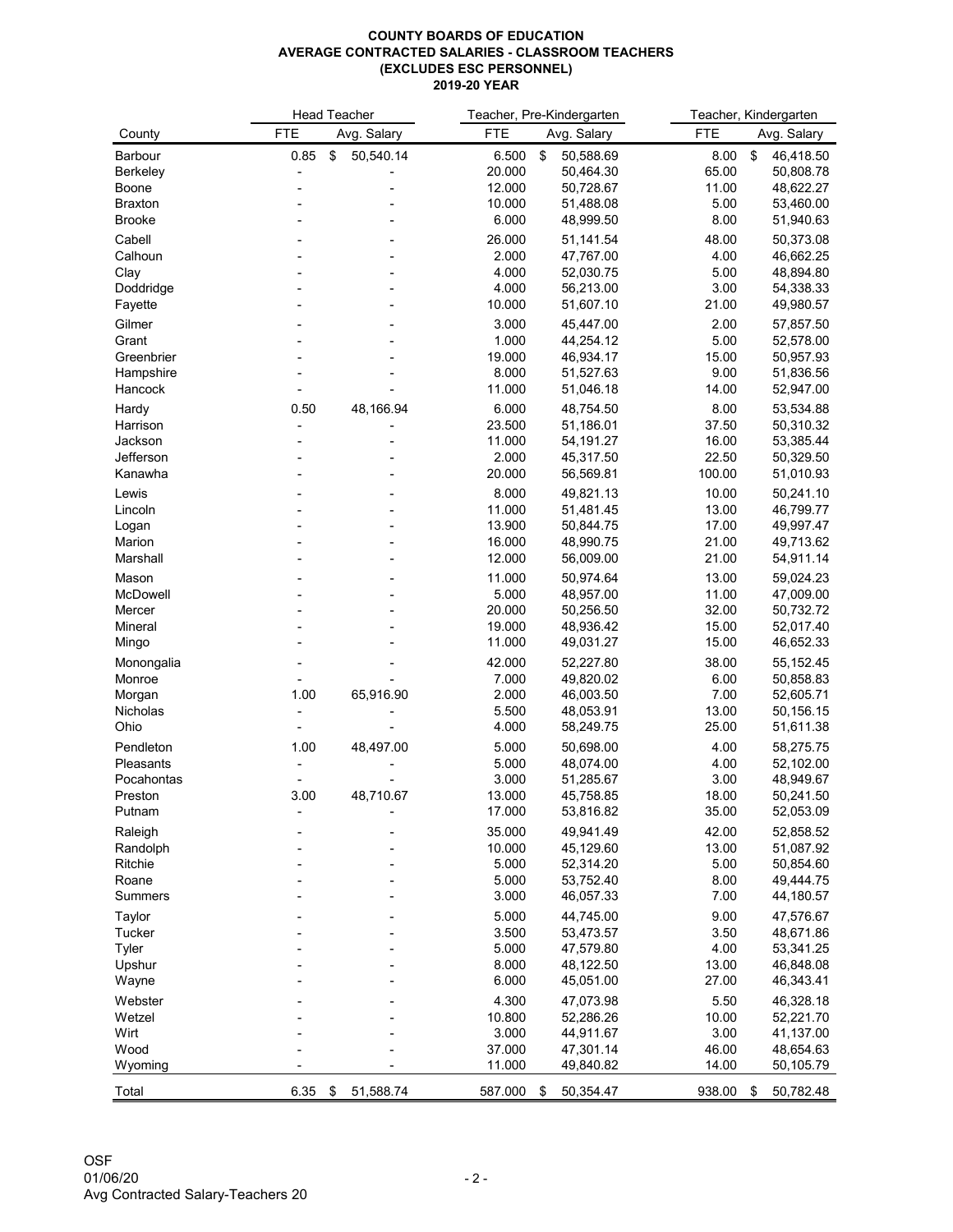# **COUNTY BOARDS OF EDUCATION AVERAGE CONTRACTED SALARIES - CLASSROOM TEACHERS (EXCLUDES ESC PERSONNEL) 2019-20 YEAR**

|                     | Teacher, Elementary |    | Teacher, Middle/Junior |            |                            | Teacher, High          |  |            |    |             |
|---------------------|---------------------|----|------------------------|------------|----------------------------|------------------------|--|------------|----|-------------|
| County              | <b>FTE</b>          |    | Avg. Salary            | <b>FTE</b> |                            | Avg. Salary            |  | <b>FTE</b> |    | Avg. Salary |
| Barbour             | 48.29               | \$ | 47,976.48              | 37.56      | $\boldsymbol{\mathsf{\$}}$ | 47,855.70              |  | 27.25      | \$ | 49,684.92   |
| <b>Berkeley</b>     | 403.11              |    | 49,556.81              | 229.94     |                            | 50,981.82              |  | 249.45     |    | 50,227.17   |
| <b>Boone</b>        | 96.00               |    | 48,951.32              | 36.00      |                            | 48,320.68              |  | 61.00      |    | 49,137.05   |
| <b>Braxton</b>      | 53.29               |    | 49,643.56              | 18.29      |                            | 46,201.50              |  | 24.66      |    | 45,734.77   |
| <b>Brooke</b>       | 41.00               |    | 52,338.88              | 46.00      |                            | 51,359.31              |  | 43.00      |    | 49,331.94   |
| Cabell              | 271.00              |    | 49,559.28              | 172.00     |                            | 50,252.79              |  | 173.00     |    | 50,975.90   |
| Calhoun             | 25.00               |    | 48,723.92              | 16.00      |                            | 45,969.63              |  | 17.00      |    | 53,037.18   |
| Clay                | 51.50               |    | 51,261.67              | 23.90      |                            | 51,785.57              |  | 22.90      |    | 51,215.91   |
| Doddridge           | 22.00               |    | 51,203.36              | 20.00      |                            | 54,504.60              |  | 22.00      |    | 52,088.88   |
| Fayette             | 155.70              |    | 49,971.11              | 49.30      |                            | 49,619.94              |  | 93.50      |    | 47,875.05   |
| Gilmer              | 19.00               |    | 46,243.53              | 11.00      |                            | 43,241.36              |  | 17.00      |    | 46,136.85   |
| Grant               | 34.00               |    | 50,639.14              | 9.50       |                            | 48,792.96              |  | 27.13      |    | 47,940.62   |
| Greenbrier          | 111.00              |    | 47,555.40              | 53.60      |                            | 47,548.32              |  | 58.70      |    | 51,232.26   |
| Hampshire           | 66.60               |    | 47,452.78              | 32.10      |                            | 48,024.62              |  | 38.45      |    | 47,855.04   |
| Hancock             | 64.00               |    | 49,951.58              | 65.00      |                            | 50,503.93              |  | 57.00      |    | 50,677.34   |
| Hardy               | 43.25               |    | 47,086.78              | 27.81      |                            | 48,417.60              |  | 32.94      |    | 47,043.29   |
| Harrison            | 213.72              |    | 49,454.47              | 138.72     |                            | 51,662.98              |  | 156.87     |    | 51,941.21   |
| Jackson             | 95.30               |    | 51,715.98              | 52.70      |                            | 52,226.33              |  | 63.00      |    | 51,010.23   |
| Jefferson           | 198.00              |    | 49,060.73              | 123.00     |                            | 49,690.18              |  | 117.00     |    | 50,429.01   |
| Kanawha             | 646.60              |    | 50,628.41              | 337.50     |                            | 51,481.62              |  | 390.50     |    | 52,390.78   |
|                     |                     |    |                        |            |                            |                        |  |            |    |             |
| Lewis               | 44.50               |    | 47,694.26              | 36.40      |                            | 48,714.44              |  | 32.00      |    | 49,884.56   |
| Lincoln             | 78.00               |    | 48,707.62              | 44.00      |                            | 46,412.27              |  | 36.00      |    | 51,138.65   |
| Logan               | 96.00               |    | 47,668.32              | 88.00      |                            | 47,794.04              |  | 94.30      |    | 49,012.58   |
| Marion              | 176.50              |    | 47,780.72              | 135.50     |                            | 46,716.66              |  | 112.00     |    | 49,347.68   |
| Marshall            | 102.60              |    | 50,713.50              | 51.75      |                            | 51,946.26              |  | 93.50      |    | 51,917.20   |
| Mason               | 111.00              |    | 49,295.12              |            |                            |                        |  | 80.75      |    | 49,194.15   |
| McDowell            | 81.00               |    | 49,212.82              | 29.00      |                            | 47,996.03              |  | 38.00      |    | 51,656.53   |
| Mercer              | 192.00              |    | 48,007.45              | 96.50      |                            | 49,024.27              |  | 126.00     |    | 51,145.69   |
| Mineral             | 77.00               |    | 50,560.71              | 57.77      |                            | 47,665.31              |  | 60.55      |    | 52,464.81   |
| Mingo               | 91.00               |    | 47,166.03              | 47.00      |                            | 45,909.21              |  | 54.25      |    | 51,196.36   |
| Monongalia          | 247.10              |    | 51,606.90              | 120.31     |                            | 53,108.48              |  | 166.58     |    | 53,472.77   |
| Monroe              | 39.00               |    | 49,456.91              | 25.50      |                            | 47,414.14              |  | 21.50      |    | 46,630.69   |
| Morgan              | 48.80               |    | 48,954.03              | 25.45      |                            | 51,746.11              |  | 39.58      |    | 50,515.54   |
| Nicholas            | 96.50               |    | 46,848.80              | 45.50      |                            | 48,091.52              |  | 55.00      |    | 48,894.82   |
| Ohio                | 112.95              |    | 50,991.42              | 72.05      |                            | 51,719.45              |  | 82.00      |    | 54,201.44   |
| Pendleton           | 31.50               |    | 46,694.80              | 5.75       |                            | 42,689.17              |  | 17.50      |    | 47,950.07   |
| <b>Pleasants</b>    | 19.25               |    | 54,364.34              | 17.40      |                            | 49,408.84              |  | 20.35      |    | 51,718.03   |
| Pocahontas          | 25.50               |    | 49,643.24              | 17.50      |                            | 49,672.58              |  | 20.50      |    | 45,898.40   |
| Preston             | 95.50               |    | 47,704.27              | 58.50      |                            | 46,749.69              |  | 49.50      |    | 47,735.52   |
| Putnam              | 194.30              |    | 52,461.90              | 118.20     |                            | 52,409.44              |  | 148.00     |    | 54,853.83   |
|                     | 264.00              |    | 48,608.76              | 157.00     |                            | 51,443.38              |  | 156.50     |    | 50,333.79   |
| Raleigh             | 98.00               |    | 49,002.84              | 45.00      |                            | 49,784.56              |  | 62.00      |    | 50,234.62   |
| Randolph<br>Ritchie | 25.25               |    | 49,248.87              | 23.00      |                            | 50,138.65              |  | 21.00      |    | 49,597.22   |
| Roane               | 44.00               |    | 49,604.00              | 38.25      |                            |                        |  | 26.65      |    | 48,820.69   |
| <b>Summers</b>      | 39.50               |    | 42,873.30              | 21.00      |                            | 46,794.36<br>46,346.82 |  | 21.00      |    | 47,758.74   |
|                     |                     |    |                        |            |                            |                        |  |            |    |             |
| Taylor              | 39.00               |    | 47,007.82              | 40.25      |                            | 45,969.24              |  | 30.75      |    | 49,046.41   |
| <b>Tucker</b>       | 21.00               |    | 48,625.52              | 17.92      |                            | 47,461.17              |  | 16.34      |    | 48,447.04   |
| Tyler               | 28.00               |    | 46,713.96              | 12.00      |                            | 49,049.50              |  | 28.00      |    | 46,625.31   |
| Upshur              | 89.23               |    | 46,980.66              | 43.02      |                            | 49,440.71              |  | 50.75      |    | 51,136.30   |
| Wayne               | 142.00              |    | 48,728.92              | 80.00      |                            | 47,283.51              |  | 95.50      |    | 48,123.11   |
| Webster             | 39.50               |    | 48,046.80              | 8.00       |                            | 51,842.25              |  | 24.00      |    | 50,465.14   |
| Wetzel              | 100.70              |    | 52,550.69              |            |                            |                        |  | 54.30      |    | 49,458.34   |
| Wirt                | 19.40               |    | 44,336.39              | 18.50      |                            | 46,447.26              |  | 16.90      |    | 48,277.80   |
| Wood                | 307.90              |    | 49,628.45              | 130.00     |                            | 49,292.55              |  | 182.00     |    | 50,680.58   |
| Wyoming             | 112.00              |    | 45,913.90              | 30.00      |                            | 46,545.48              |  | 44.00      |    | 48,368.15   |
|                     |                     |    |                        |            |                            |                        |  |            |    |             |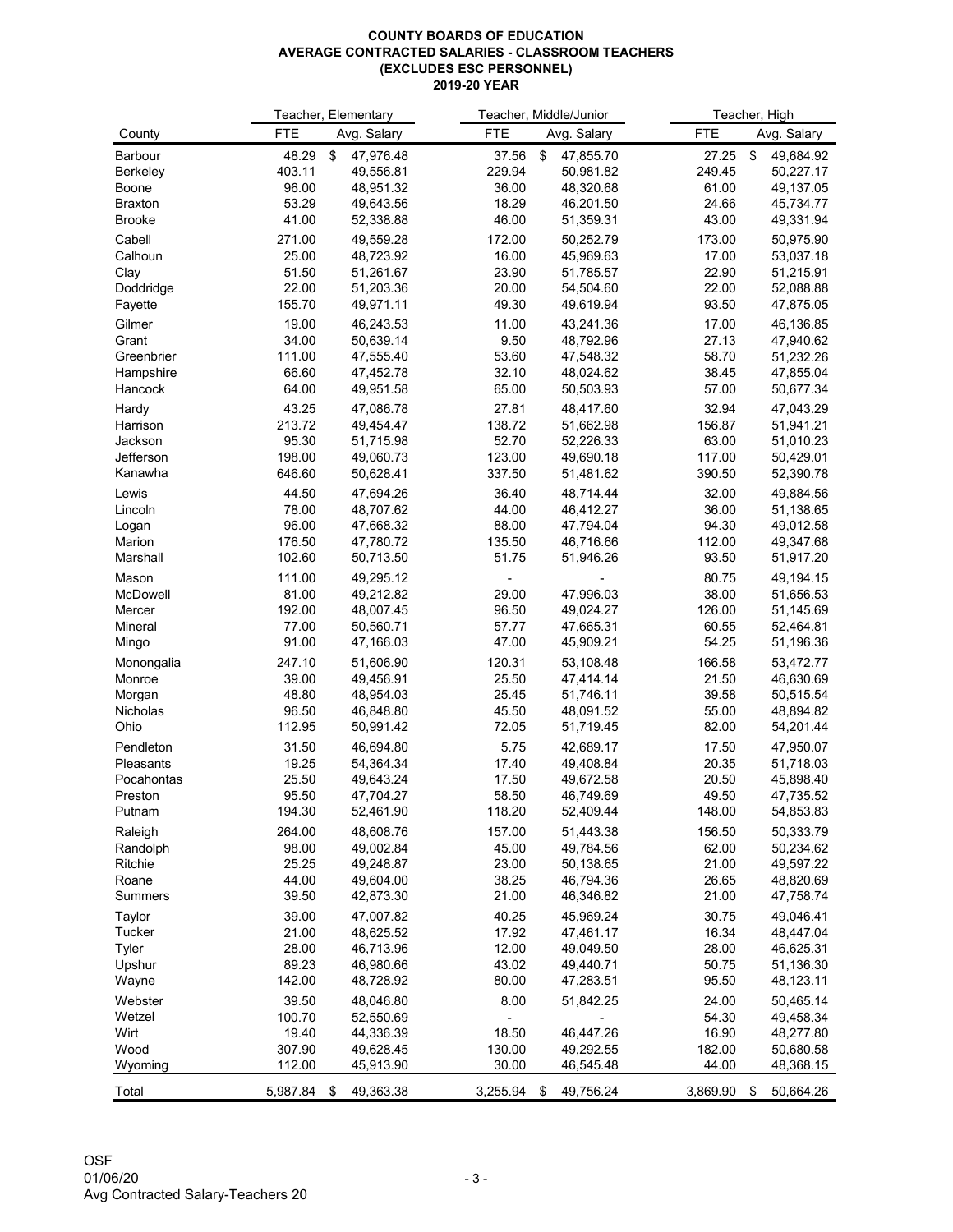# **COUNTY BOARDS OF EDUCATION AVERAGE CONTRACTED SALARIES - CLASSROOM TEACHERS (EXCLUDES ESC PERSONNEL) 2019-20 YEAR**

|                    |            | <b>Teacher, Special Education</b> | Teacher, Homebound |                 |            | Teacher Vocational (K-12)   |  |  |
|--------------------|------------|-----------------------------------|--------------------|-----------------|------------|-----------------------------|--|--|
| County             | <b>FTE</b> | Avg. Salary                       | <b>FTE</b>         | Avg. Salary     | <b>FTE</b> | Avg. Salary                 |  |  |
| Barbour            | 27.65      | 50,173.09<br>\$                   | $\blacksquare$     | \$              | 6.75       | 50,788.81<br>$\mathfrak{F}$ |  |  |
| <b>Berkeley</b>    | 253.40     | 51,866.89                         | 3.00               | 48,393.33       | 49.50      | 53,113.21                   |  |  |
| <b>Boone</b>       | 54.50      | 52,161.64                         | 1.00               | 57,285.00       | 13.00      | 50,594.98                   |  |  |
| <b>Braxton</b>     | 17.76      | 48,577.85                         |                    |                 | 6.00       | 46,674.23                   |  |  |
| <b>Brooke</b>      | 34.00      | 50,103.26                         |                    |                 | 17.00      | 56,103.59                   |  |  |
| Cabell             | 128.00     | 50,820.19                         |                    |                 | 31.30      | 54,162.15                   |  |  |
| Calhoun            | 12.00      | 52,335.67                         |                    |                 | 14.00      | 47,964.71                   |  |  |
| Clay               | 15.00      | 46,205.93                         |                    |                 | 6.00       | 49,935.58                   |  |  |
| Doddridge          | 17.00      | 56,227.87                         |                    |                 | 6.00       | 50,425.43                   |  |  |
| Fayette            | 78.00      | 51,707.09                         |                    |                 | 30.00      | 53,844.17                   |  |  |
| Gilmer             | 9.00       | 45,586.22                         |                    |                 | 3.00       | 46,762.60                   |  |  |
| Grant              | 15.50      | 46,997.16                         |                    |                 | 14.00      | 47,797.80                   |  |  |
| Greenbrier         | 48.53      | 49,054.19                         |                    |                 | 19.00      | 48,149.53                   |  |  |
| Hampshire          | 42.50      | 46,513.30                         |                    |                 | 14.00      | 50,697.15                   |  |  |
| Hancock            | 58.00      | 50,087.91                         |                    |                 | 20.00      | 54,897.90                   |  |  |
|                    |            |                                   |                    |                 |            |                             |  |  |
| Hardy              | 17.00      | 48,959.18                         |                    |                 | 10.00      | 50,560.66                   |  |  |
| Harrison           | 139.00     | 52,120.62                         |                    |                 | 43.44      | 53,560.12                   |  |  |
| Jackson            | 46.50      | 51,570.02                         | 1.00               | 62,012.00       | 25.20      | 52,970.14                   |  |  |
| Jefferson          | 97.00      | 51,594.25                         |                    |                 | 24.00      | 57,109.73                   |  |  |
| Kanawha            | 332.00     | 54,666.79                         | 8.00               | 61,479.00       | 38.00      | 54,121.28                   |  |  |
| Lewis              | 29.50      | 50,234.24                         |                    |                 | 8.00       | 48,480.25                   |  |  |
| Lincoln            | 36.00      | 47,794.13                         | 1.00               | 55,662.00       | 9.00       | 47,300.51                   |  |  |
| Logan              | 56.50      | 51,615.19                         |                    |                 | 13.00      | 51,986.08                   |  |  |
| Marion             | 73.00      | 48,237.57                         | 1.00               | 53,510.00       | 20.00      | 51,451.33                   |  |  |
| Marshall           | 45.00      | 53,074.22                         |                    |                 | 23.00      | 52,317.20                   |  |  |
| Mason              | 43.00      | 48,449.63                         | 1.00               | 44,661.00       | 15.00      | 52,034.60                   |  |  |
| McDowell           | 43.00      | 51,996.93                         |                    |                 | 9.00       | 44,037.67                   |  |  |
| Mercer             | 102.50     | 51,171.81                         |                    |                 | 16.00      | 49,323.14                   |  |  |
| <b>Mineral</b>     | 44.18      | 49,348.96                         |                    |                 | 21.50      | 50,983.87                   |  |  |
| Mingo              | 36.00      | 55,143.83                         |                    |                 | 17.75      | 44,994.49                   |  |  |
| Monongalia         | 149.51     | 53,263.94                         |                    |                 | 14.00      | 57,412.24                   |  |  |
|                    | 16.00      | 45,451.31                         |                    |                 | 9.00       | 45,048.33                   |  |  |
| Monroe             | 19.92      |                                   |                    |                 | 5.00       |                             |  |  |
| Morgan<br>Nicholas | 41.00      | 51,677.32<br>47,040.72            | 1.00               | 54,602.00       | 8.00       | 53,247.01                   |  |  |
|                    | 57.50      |                                   |                    |                 |            | 45,066.38<br>58,629.44      |  |  |
| Ohio               |            | 50,186.97                         |                    |                 | 17.50      |                             |  |  |
| Pendleton          | 14.25      | 45,030.05                         |                    |                 | 2.00       | 60,731.18                   |  |  |
| Pleasants          | 13.00      | 49,426.85                         |                    |                 | 12.00      | 47,802.83                   |  |  |
| Pocahontas         | 10.00      | 51,807.55                         |                    |                 | 6.00       | 52,531.20                   |  |  |
| Preston            | 54.50      | 47,343.64                         | 1.00               | 55,873.00       | 16.00      | 52,251.10                   |  |  |
| Putnam             | 115.00     | 54,893.97                         |                    |                 | 40.00      | 57,305.25                   |  |  |
| Raleigh            | 135.00     | 49,286.01                         | 4.00               | 57,296.96       | 35.50      | 50,870.28                   |  |  |
| Randolph           | 35.75      | 48,434.49                         |                    |                 | 19.75      | 47,322.88                   |  |  |
| <b>Ritchie</b>     | 17.00      | 46,581.24                         |                    |                 | 2.00       | 44,824.90                   |  |  |
| Roane              | 17.10      | 47,180.63                         | 0.50               | 59,398.00       | 4.00       | 50,334.15                   |  |  |
| <b>Summers</b>     | 17.00      | 45,908.16                         |                    |                 | 6.00       | 42,826.83                   |  |  |
| Taylor             | 26.00      | 43,058.54                         |                    |                 | 7.50       | 51,926.47                   |  |  |
| <b>Tucker</b>      | 11.74      | 48,272.05                         |                    |                 | 6.50       | 44,450.62                   |  |  |
| <b>Tyler</b>       | 20.00      | 46,172.39                         |                    |                 | 5.00       | 56,451.12                   |  |  |
| Upshur             | 48.95      | 50,538.39                         |                    |                 | 18.00      | 48,613.47                   |  |  |
| Wayne              | 89.00      | 48,710.52                         |                    |                 | 22.50      | 47,413.44                   |  |  |
|                    |            |                                   |                    |                 |            |                             |  |  |
| Webster            | 9.50       | 43,581.42                         |                    |                 | 4.00       | 46,530.00                   |  |  |
| Wetzel             | 43.58      | 51,833.81                         |                    |                 | 16.62      | 52,396.01                   |  |  |
| Wirt               | 11.20      | 50,728.24                         |                    |                 | 4.00       | 46,089.45                   |  |  |
| Wood               | 123.00     | 50,893.68                         |                    |                 | 18.50      | 53,123.14                   |  |  |
| Wyoming            | 50.00      | 50,292.75                         |                    |                 | 15.00      | 47,952.37                   |  |  |
| Total              | 3,096.52   | 51,015.86<br>\$                   | 22.50              | \$<br>56,866.84 | 856.81     | 51,693.42<br>\$             |  |  |